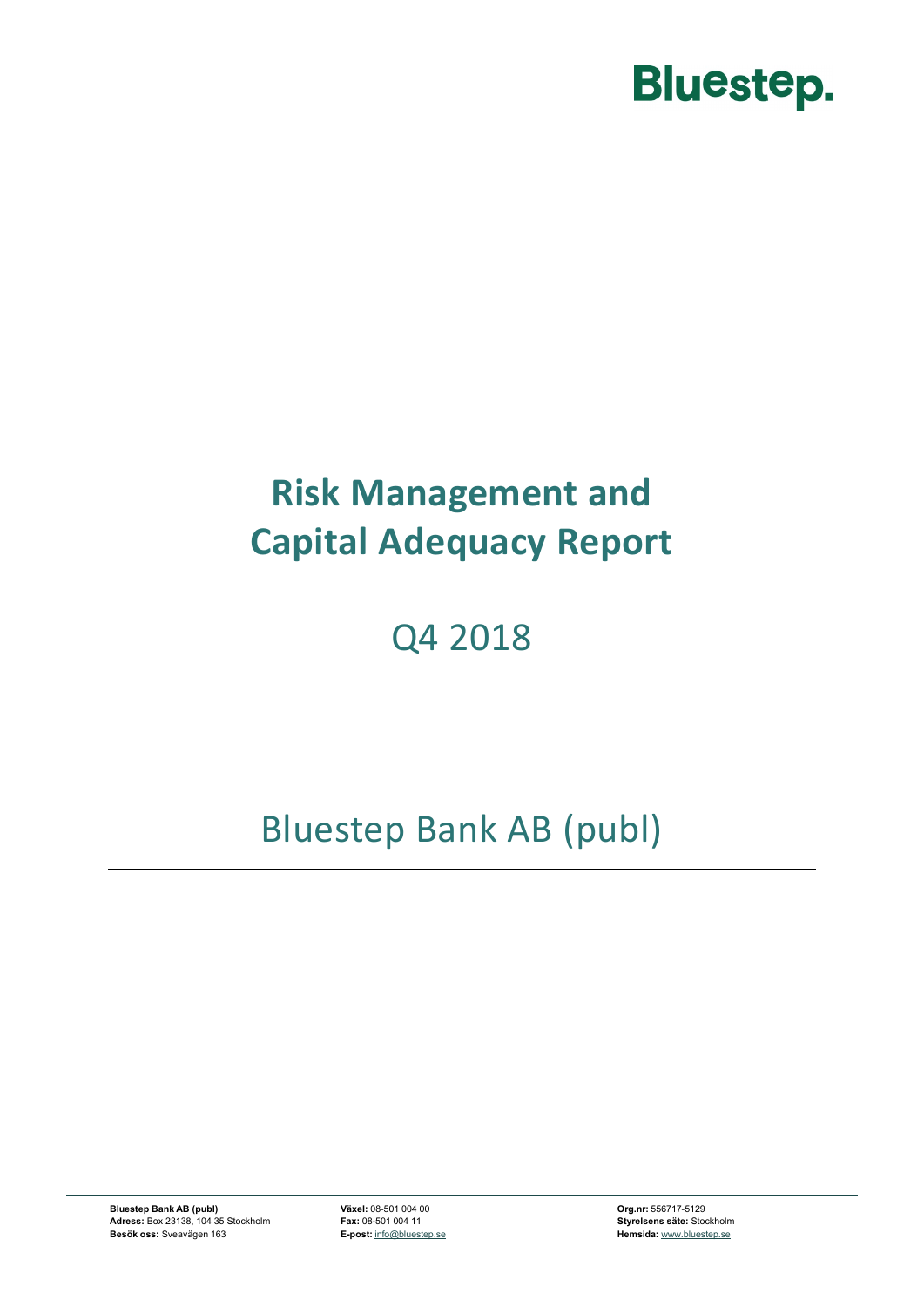# **Table of Contents**

| 1.1 |  |
|-----|--|
| 1.2 |  |
| 1.3 |  |
| 1.4 |  |
| 1.5 |  |
| 1.6 |  |
| 1.7 |  |
|     |  |
| 2.1 |  |
| 2.2 |  |
| 2.3 |  |
|     |  |
| 3.1 |  |
| 3.2 |  |
| 3.3 |  |
| 3.4 |  |
| 3.5 |  |
| 3.6 |  |
|     |  |
| 4.1 |  |
| 4.2 |  |
|     |  |
| 5.1 |  |
| 5.2 |  |
| 5.3 |  |
|     |  |

 $\mathbf{i}$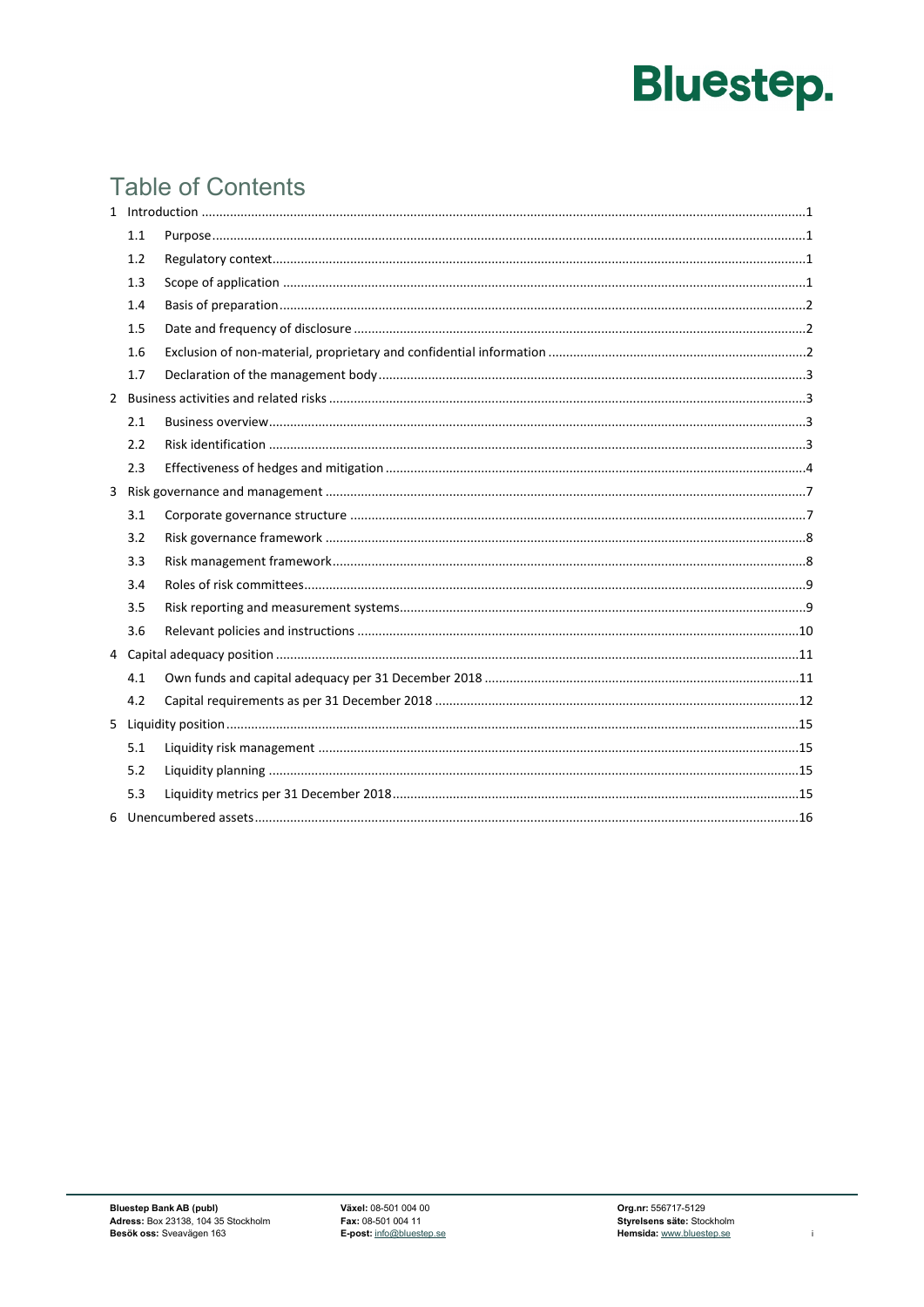# <span id="page-2-1"></span><span id="page-2-0"></span>**1 Introduction**

#### **1.1 Purpose**

This report provides information on the key elements of internal risk management, capital adequacy, liquidity and remuneration for BlueStep Bank. The information published herein, together with certain information in BlueStep's financial statements, satisfies the regulatory requirements for disclosure applicable to BlueStep Bank and allows market participants, including analysts, partner banks, investors, and customers, to assess BlueStep from a risk, capital and liquidity perspective.

#### <span id="page-2-2"></span>**1.2 Regulatory context**

This report is made in accordance with the disclosure requirements for credit institutions and investment firms set out in Part Eight of the Capital Requirements Regulation ("**CRR**") along with provisions in the Swedish transposition of the Capital Requirements Directive ("**CRD IV**") and relevant rules issued by the Swedish Financial Supervisory Authority (the "**SFSA**").[1](#page-2-4)

The CRR and the CRD IV are the legislative instruments by which the international Basel III framework has been implemented in the European Union. This framework consists of three "pillars":

#### Pillar I

Sets out minimum capital requirements, by providing rules for the measurement of credit risk, credit valuation adjustment risk, market and operational risks.

#### Pillar II

Establishes a process for assessing capital adequacy in relation to the Bank's actual risk profile and for determining whether additional capital is required to cover these risks. This is achieved through the Internal Capital and Liquidity Adequacy Assessment Process ("ICLAAP"), and the requirement for the SFSA to undertake a supervisory review to assess the robustness of the Bank's assessment and capabilities.

#### Pillar III

Supports market discipline with a comprehensive suite of disclosure requirements.

#### <span id="page-2-3"></span>**1.3 Scope of application**

According to the CRR, BlueStep Bank AB (publ) ("**BBAB**" or the "**Bank**") is an institution conducting business in Sweden and in Norway through its branch BlueStep Bank AB (publ), Filial Oslo.

BBAB is included in a financial group (the "**Financial Group**") for prudential reporting purposes. BlueStep Holding AB is the ultimate parent company in the Financial Group and the information disclosed in this report is therefore on the basis of BlueStep Holding AB's consolidated situation. The following companies are included in Financial Group: BBAB, BlueStep Finans Funding No 1 AB, BlueStep Servicing AB, BlueStep Mortgage Securities No 2 DAC (listed), BlueStep Mortgage Securities

<span id="page-2-4"></span><sup>&</sup>lt;sup>1</sup> Regulation (EU) No 575/2013, The special supervision of credit institutions and investment firms act (2014:968), Regulations (FFFS 2014:12) regarding supervisory requirements and capital buffers, Regulations (FFFS 2010:7) regarding management of liquidity risks in credit institutions and investment firms.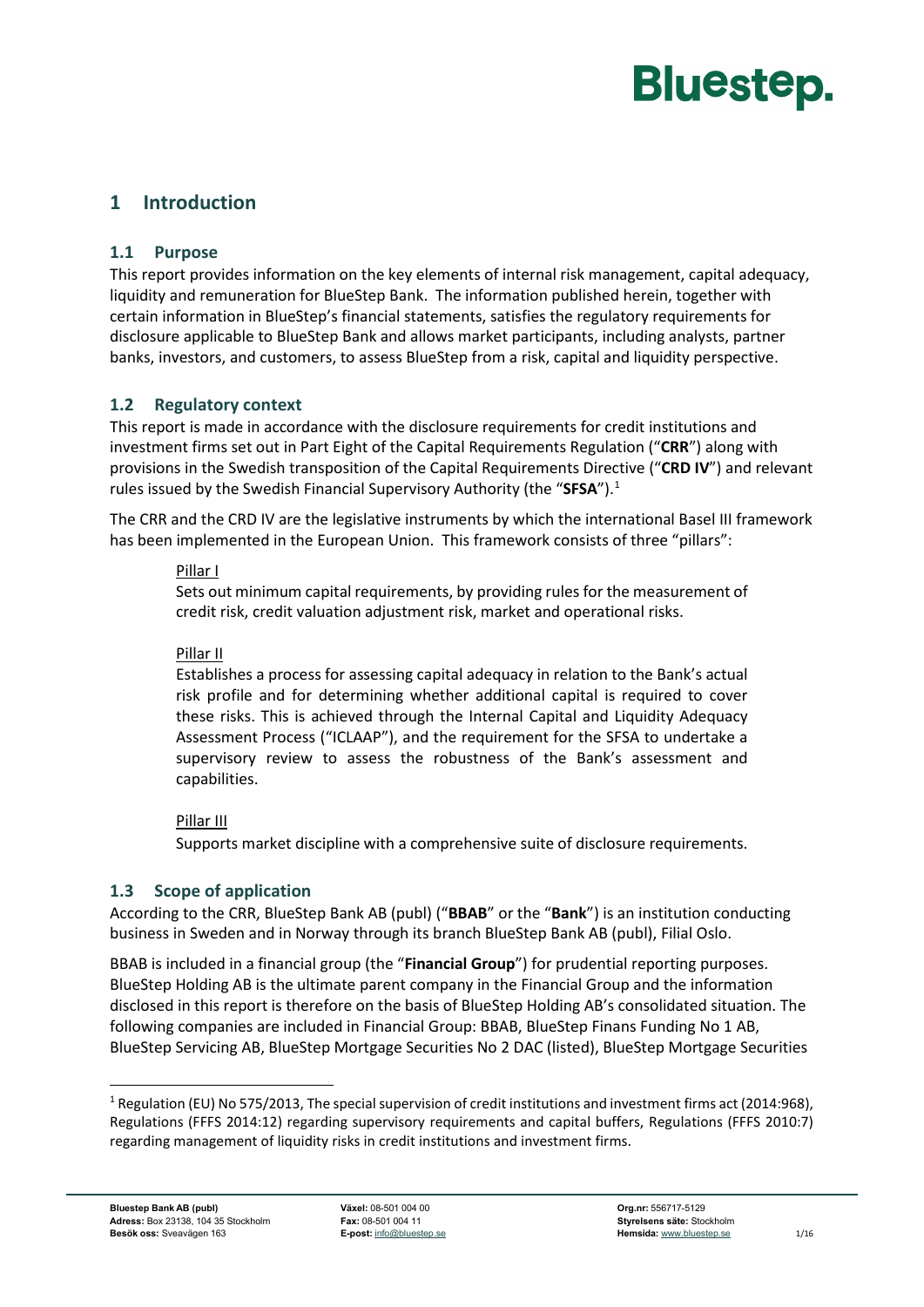

No 3 DAC (listed), and BlueStep Mortgage Securities No 4 DAC (listed). All entities are subject to full consolidation.[2](#page-3-3)

#### <span id="page-3-0"></span>**1.4 Basis of preparation**

The Board of Directors ("**the Board**") of BBAB has reviewed and approved this report for publication. In this matter, the following terms apply:

- The information in this report is prepared solely to meet the disclosure requirements outlined in Section [1.2](#page-2-2) and to provide certain specified information about capital and other risks and details about the management of those risks and for no other purpose. The disclosures do not constitute any form of financial statements relating to the Financial Group or any form of contemporary or forward-looking record or opinion about the Financial Group;
- These disclosures are subject to internal review, challenge and approval processes. An audit trail to support disclosures is maintained;
- Wherever possible and relevant, the Board has ensured consistency between these disclosures, reporting under Pillar I requirements and Pillar II ICLAAP content, e.g. information about risk management practices and capital resources at year-end.

In order not to conflict with requirements under accounting standards and to ease the validation process, the quantitative basis of the disclosures is extracted from the mandated set of reporting explaining the annual financial statements unless otherwise mentioned.

This report is published on the Bank's website: [www.bluestepbank.se](http://www.bluestepbank.se/)

#### <span id="page-3-1"></span>**1.5 Date and frequency of disclosure**

This report reflects situation of the Financial Group as of 31<sup>st</sup> December 2018.

All disclosures herein are made on an annual basis in conjunction with the publication of the BBAB's financial statements.[3](#page-3-4) BBAB assesses on an ongoing basis the need to publish any further disclosures more frequently than annually based on the characteristics of its business.

#### <span id="page-3-2"></span>**1.6 Exclusion of non-material, proprietary and confidential information**

In accordance with the CRR, the Board may choose to omit certain information from publication in this report if the information is deemed immaterial, proprietary or confidential. These conditions are specified in the regulation as:

- Information is regarded as material if its omission or misstatement could change or influence the assessment or decision of a user relying on that information for the purpose of making economic decisions.
- Information is regarded as proprietary if disclosing it to the public would undermine the Bank's competitive position.

<span id="page-3-3"></span><sup>&</sup>lt;sup>2</sup> The scope of the "BBAB's accounting consolidation" includes all the entities referred to with the exception of BlueStep Holding AB; and, "BBAB's solo level" only includes the bank and its Norwegian branch.

<span id="page-3-4"></span><sup>&</sup>lt;sup>3</sup> The disclosures regarding own funds, capital requirements and liquidity risk are also made on a quarterly basis in line with the SFSA requirements.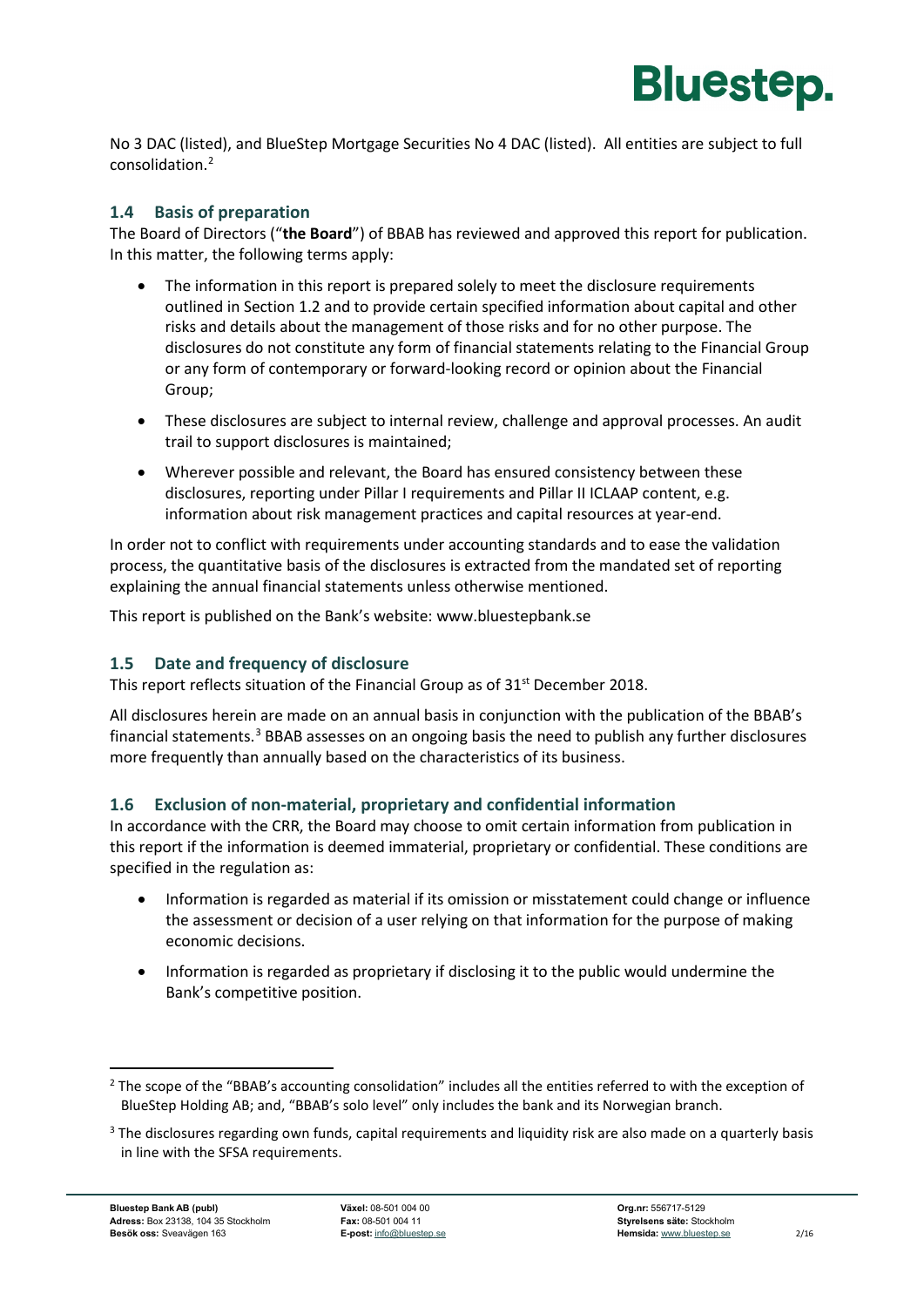

• Information is regarded as confidential if the Bank has obligations to customers or other counterparty relationships binding it to confidentiality.

#### <span id="page-4-0"></span>**1.7 Declaration of the management body**

BBAB's Board of Directors ensures that the risk management arrangements of the Bank are adequate with regard to its risk profile and strategy. These arrangements are either already implemented or are in the process of implementation as part of an approved action plan. This declaration is based on the reliability of the risk-related information communicated to the Board through the dedicated channels foreseen by the risk governance arrangements. In particular, the Audit, Risk and Compliance Committee ("**ARCCO**") of the Board (see Section [3.4\)](#page-10-0), a sub-committee of the Board, which is the forum where the risk exposures are compared to the Board's risk appetite, and where significant risk events and issues are reported and discussed.

### <span id="page-4-2"></span><span id="page-4-1"></span>**2 Business activities and related risks**

#### **2.1 Business overview**

BBAB's key business lines are the provision of mortgages to customers in Sweden and Norway who have difficulties in obtaining loans from traditional banks. In addition, BBAB offers savings accounts in Sweden and Norway and consumer loans in Sweden. The Bank's funding is diversified and consists of retail deposits, issued securities (residential mortgage backed securities ("**RMBS**") and senior unsecured bonds) and secured credit facilities.

#### <span id="page-4-3"></span>**2.2 Risk identification**

The key risks associated with BBAB's business activities are:

#### 2.2.1 Credit risk

Credit risk is the risk of a counterparty failing to meet its obligations. Given the nature of the business, lending to the public, credit risk is the main risk that the Bank faces. Credit losses arise as a consequence of, firstly, defaults due to inability or unwillingness of a customer or a counterparty to meet their commitments in relation to lending (probability of default) and, secondly, the recoveries from the defaulted assets being insufficient to cover the principal, accrued interest and associated costs (loss given default). In addition, credit risk can be reflected as losses via provisions resulting from a reduction in portfolio values arising from actual or perceived deterioration in credit quality.

#### 2.2.2 Operational risk

Operational risk is defined as the risk of economic loss resulting from processes, people, systems and external events. The definition also includes legal risk.

#### 2.2.3 Credit valuation adjustment risk

Credit valuation adjustment risk ("**CVA**") is part of the counterparty credit risk, meaning the risk of a counterparty to a transaction defaulting before the final settlement of the transaction. Specifically, CVA means that an adjustment is made to the mid-market valuation of a portfolio of transactions with counterparties to reflect the current market value of the credit risk of the counterparty but excludes the current market value of the credit risk of the institution to the counterparty.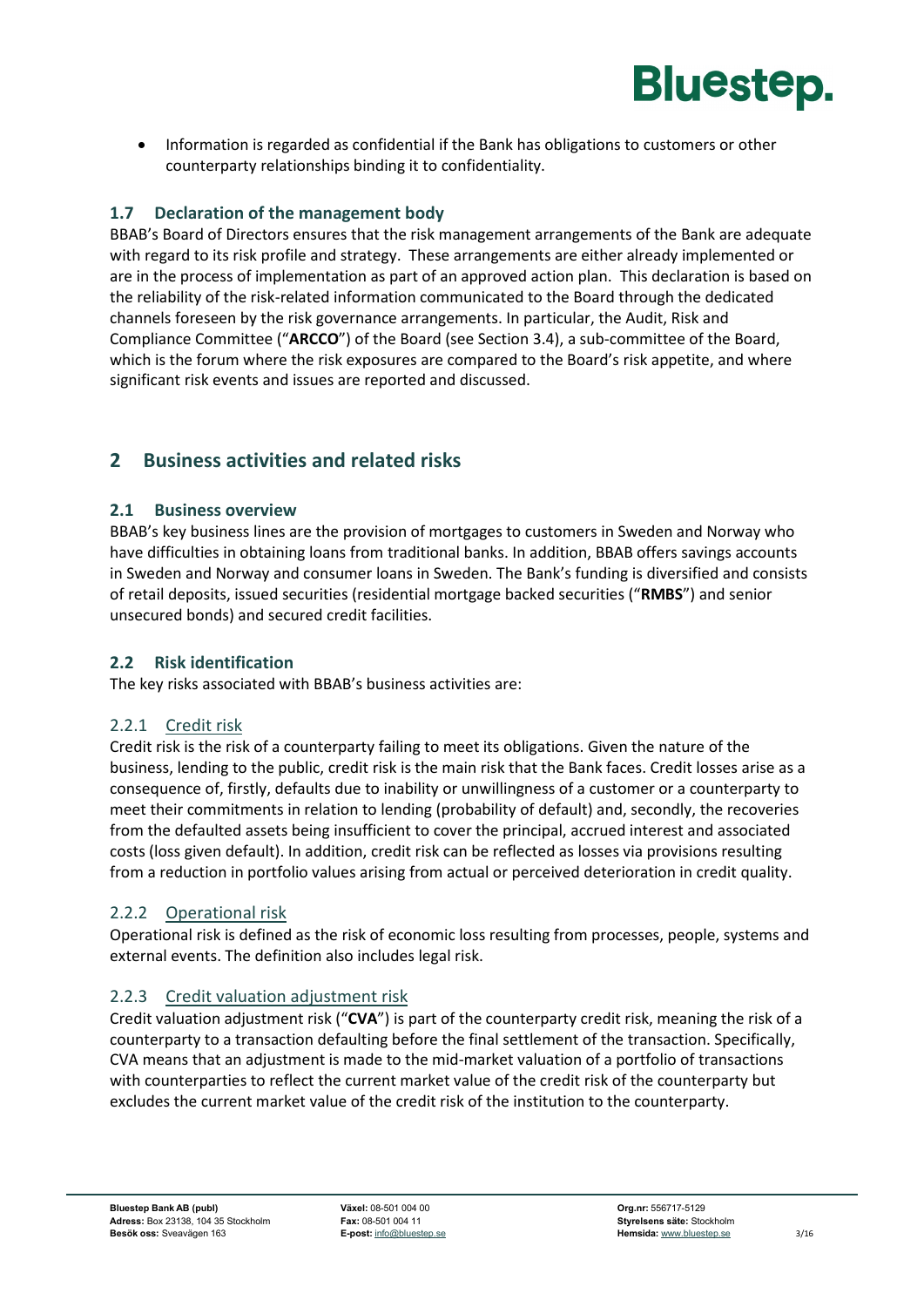

#### 2.2.4 Market risk

Market risk is the risk that changes in market prices (including foreign exchange rates and interest rates), will affect the Bank's income and/or the value of the financial instruments it holds.

#### 2.2.5 Interest rate in the banking book

Interest rate risk is the risk to earnings or market values of a loan portfolio due to uncertain future interest rates. In particular, the Bank may suffer losses or reduced profits as interest rates fluctuate over time and as both its asset and liability base comprise a mixture of fixed and floating interest rate items of various maturities and resetting periods. The Bank is therefore exposed to the risk of losses arising from adverse movements in market interest rates and its lending and deposits offered.

#### 2.2.6 Concentration risk

Concentration risk is defined as the risk of suffering losses from a lack of diversification and lending too heavily in one industry, market, geographic area or purchasing only one type of financial instrument. Concentration risk can also arise from concentration in funding and liquidity mix.

#### 2.2.7 Liquidity risk

Liquidity risk is the risk of not being able to meet payment obligations on their due dates without the cost of obtaining the funds increasing considerably.

#### <span id="page-5-0"></span>**2.3 Effectiveness of hedges and mitigation**

#### 2.3.1 Credit risk

The Bank mainly provides residential mortgages in Sweden and Norway and unsecured loans in Sweden, basing its credit strategy on the borrowers' expected ability to repay their debts and credit history. In order to estimate probability of default, the Bank categorises borrowers into different risk grades (both for mortgages and personal loans).

Credit risk is mainly managed through the Bank's credit instructions in which the Bank's risk appetite is defined. Active credit risk management is also achieved through prudent customer selection by the Bank's credit departments, which is part of the first line of defence function within the business. This means that they are responsible for the credit decision process and for adhering to the credit policies and instructions established by the Board. Active credit risk management is also achieved through the collection departments by being responsible for the non-performing loans, i.e. where customers have ceased to service their debt obligations and in so breached their contractual terms and attempt to implore customers to return to orderly payments or take other actions to mitigate the risk of loss.

The performance of the loan books is continuously monitored, and risk drivers analysed, allowing for a better understanding of the underlying risk.

#### 2.3.2 Operational risk

The Bank has a range of measures and tools in place for identifying, evaluating, documenting, controlling and reporting operational risks. During the Bank's history they have been developed into a solid set of policies, instructions, routines and procedures to ensure that staff has the proper competence, training and work experience to maintain the operational risks at an acceptable level in the business.

IT related risks specifically are mitigated through the development of reliable IT-systems with built-in controls, reconciliations, backup procedures and business continuity through contingency plans,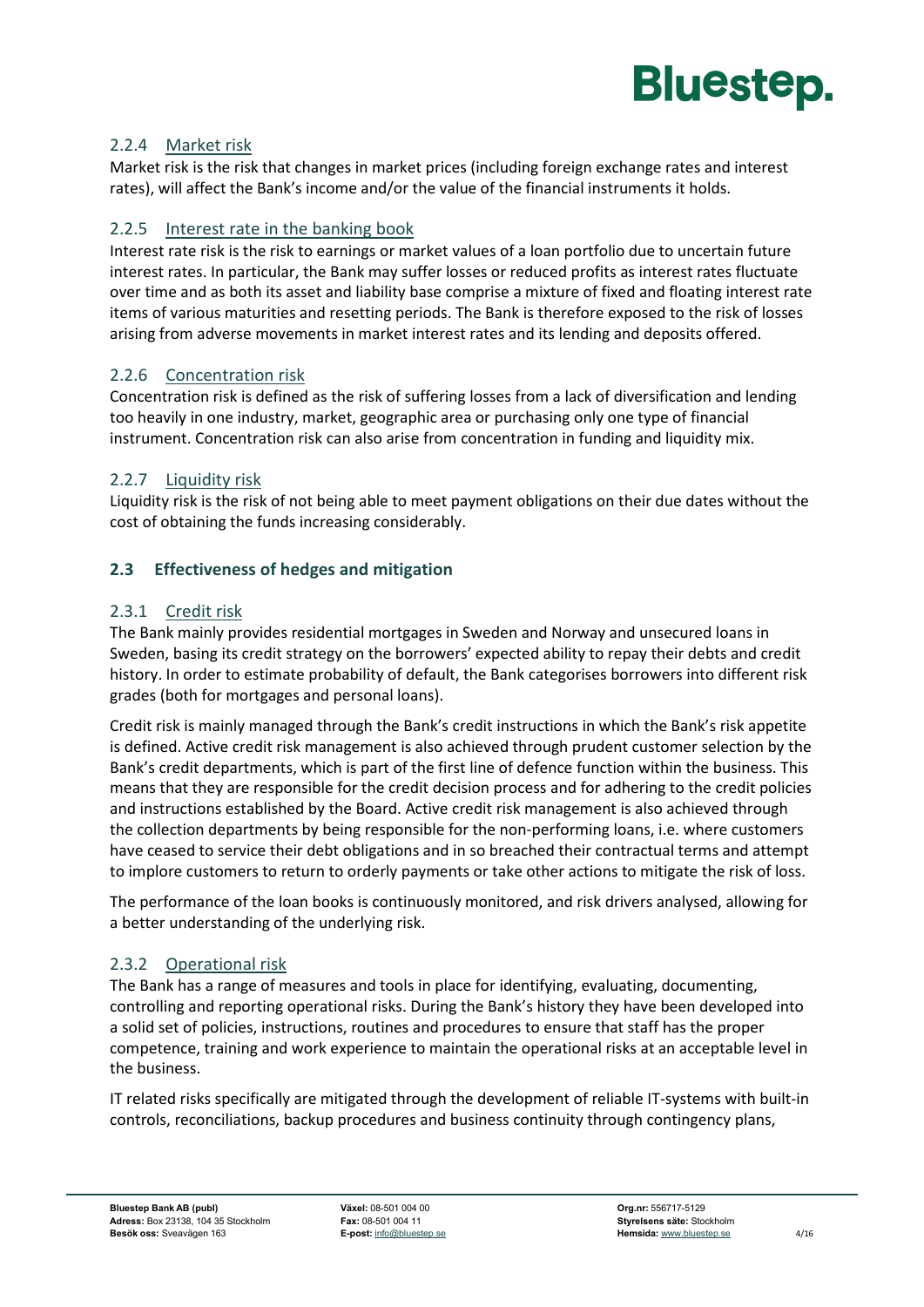

continuity plans and disaster recovery plans in the event of a material disruption. The Bank frequently performs tests of continuity management plans.

The day-to-day management of the mortgage loan as well as the personal loan portfolios in Sweden and the administration of deposit accounts for Sweden is outsourced to the Bank's subsidiary Bluestep Servicing ("**BSAB**"). The management of the mortgage portfolio and the administration of deposit accounts for Norway is provided in-house. In order to manage operational risk, the Bank performs regular audits of outsourced business operations and internal controls, as well as their business continuity plans.

#### 2.3.3 Credit valuation adjustment risk

As the Bank uses OTC derivatives for its hedging strategies, the CVA risk is very sensitive to mark-tomarket valuations and the terms of the transaction. The Bank frequently assesses and reports CVA exposures. As CVA is a consequence of the hedging activities, and the average term of these activities is below three years, no risk mitigating actions are required.

#### 2.3.4 Market risk

Given its operations in Norway and some funding in EUR, the Bank is exposed to market risk related to changes in foreign exchange rates. The Bank's Treasury function hedges this with derivatives and through currency-matching of liabilities and assets. The Bank has a documented process for managing its market risk exposures in its established policies.

#### 2.3.5 Interest rate risk in the banking book

Following the SFSA's methodology for assessing individual types of risks, exposures to interest rate risk arising as a consequence of interest rate fluctuations are part of the Pillar II capital requirements and the Bank actively manages the risk by matching fixed and floating interest rates and durations of assets and liabilities or, when not possible, by mitigating the risk with hedging instruments. The Bank runs numerous stress scenarios and calculates the interest rate risk exposure under these scenarios. If the exposures breach the limits imposed in the established policy or are close to doing so, the Bank enters into new hedging instruments to reduce the interest rate exposure to within the limits.

While the Bank's Treasury function is responsible maintaining the exposures under the limits established by the Board, the Risk Management function is responsible for monitoring and reporting all aspects of interest rate risk within the Bank, and reports to the Board monthly.

The Bank uses derivative instruments to achieve desired reduction of interest rate risks. Interest rate risks are primarily attributable to fixed rates to a larger extent being applied to lending, whereas financing is to a larger extent conducted at variable rates. The Bank began to apply hedge accounting during 2016 for new derivative transactions.

The Bank measures interest risk exposures on an ongoing basis based on the SFSA's guidance on methods to assess individual risk types under Pillar II. The tables below show the implications for own funds and earning given a positive/negative change in market rates of 200 bps.

|                          | Change   | Absolute risk<br>(SEK thousands) | Risk, % of capital base |
|--------------------------|----------|----------------------------------|-------------------------|
| Increased interest rates | $+200bp$ | 26.5                             | 1.94%                   |
| Decreased interest rates | $-200bp$ | 1.8                              | 0.13%                   |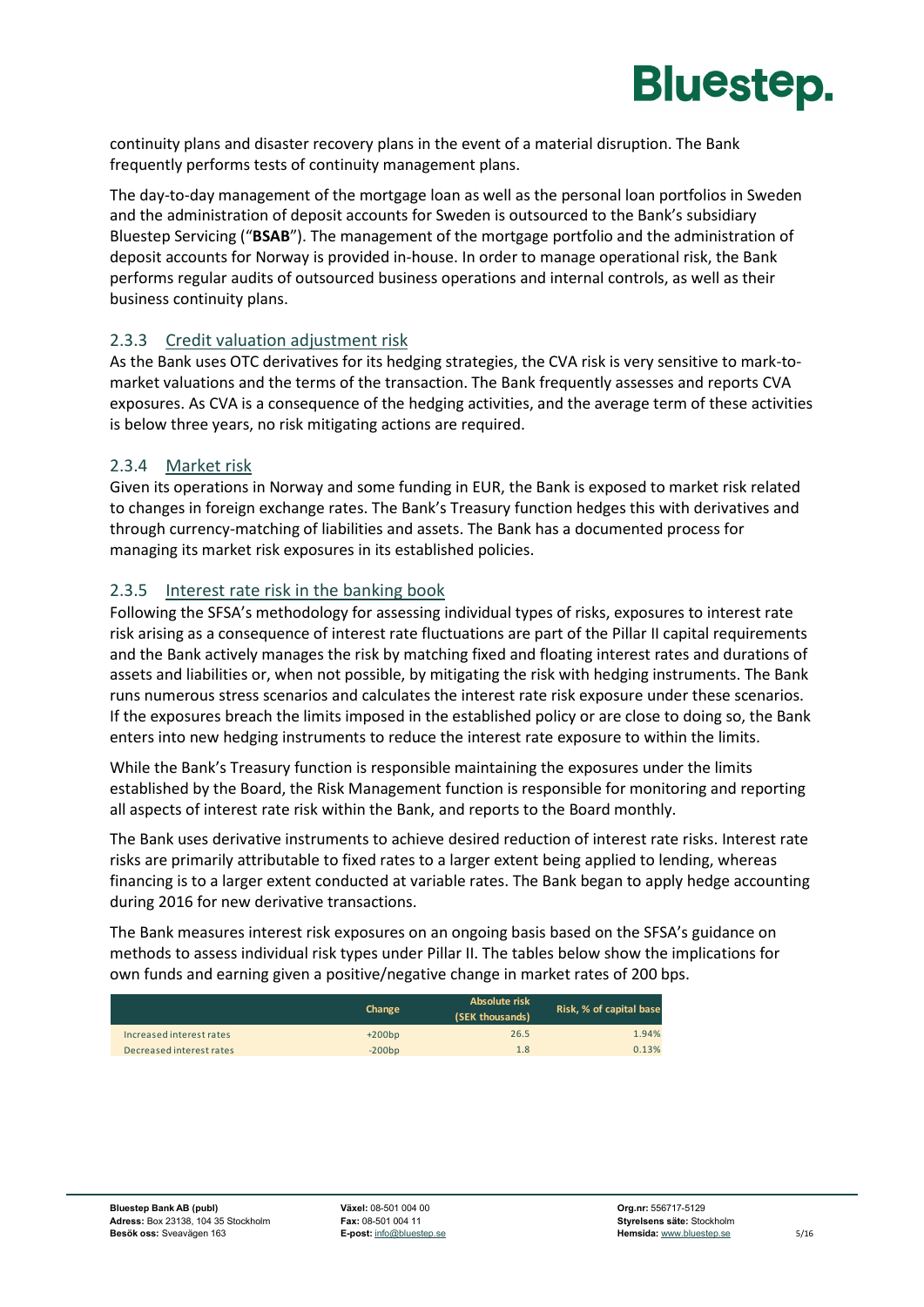

The calculation assumes that market rates increase/decrease by 200 bps and states the instantaneous change in the economic value for the Bank.

|                          | Change   | Absolute risk<br>(SEK thousands) | Risk, % of net interest<br>income |
|--------------------------|----------|----------------------------------|-----------------------------------|
| Increased interest rates | $+200bp$ | $-18.0$                          | $-4.03%$                          |
| Decreased interest rates | $-200bp$ | $-15.0$                          | $-3.36%$                          |

The calculation assumes that market rates increase/decrease by 200 bps and states the change in the net interest income for the Bank over the next 12 months.

#### 2.3.6 Concentration risk

Since the Bank operates only in Sweden and Norway, and the outstanding loan portfolio mainly consists of secured loans, a certain level of exposure to concentration risk is inherent on the Bank's business model. Concentration risk is one of the core focus areas in customer credit assessment, and the Bank's Risk Management function continuously monitors and assesses the risk to ensure that the risk profile is in line with expectations and managed appropriately. The Risk Manager reports to the Bank's Board monthly and the Board sets the concentration risk limits through the credit risk strategy.

The concentration risk and associated capital requirements have been assessed under three different categories within the capital requirements for Pillar II: individual concentration, industry concentration and geographical concentration. The total capital requirement for the concentration risk is equal to the sum of the three different categories of concentration risk. Based on this, the Bank maintains sufficient capital for the assessed concentration risk.

#### 2.3.7 Liquidity

The Bank has a low liquidity risk appetite and its policy for managing liquidity risk states that the Bank shall retain enough excess liquidity in a liquidity reserve to meet unforeseen cash outflows. The Bank's liquidity reserve is only composed of highly rated liquid securities (government bonds and covered bonds) and bank account balances according to the Bank's liquidity policy. The Board sets the limit for the minimum liquidity reserve and liquidity buffer that the Bank shall maintain at any time.

The Bank is mainly exposed to liquidity risk related to retail deposits and refinancing of issued securities (RMBS and senior unsecured bonds). As the Bank diversifies its funding sources, deposit product features and pricing are designed to maximize their cost/risk efficiency. The Bank's retail deposits from the public, consisting of Swedish and Norwegian deposit products, are covered by the respective country's deposit guarantee scheme, which also reduces liquidity risk.[4](#page-7-0) The Bank offers different deposit products depending on the needs of the Bank and market prices, incorporating this risk into its decision making. For further information see Section [5.](#page-16-0)

<span id="page-7-0"></span> <sup>4</sup> Only minor interest amounts (accrued- and capitalized interests) can exceed amounts guaranteed by the deposit guarantee schemes.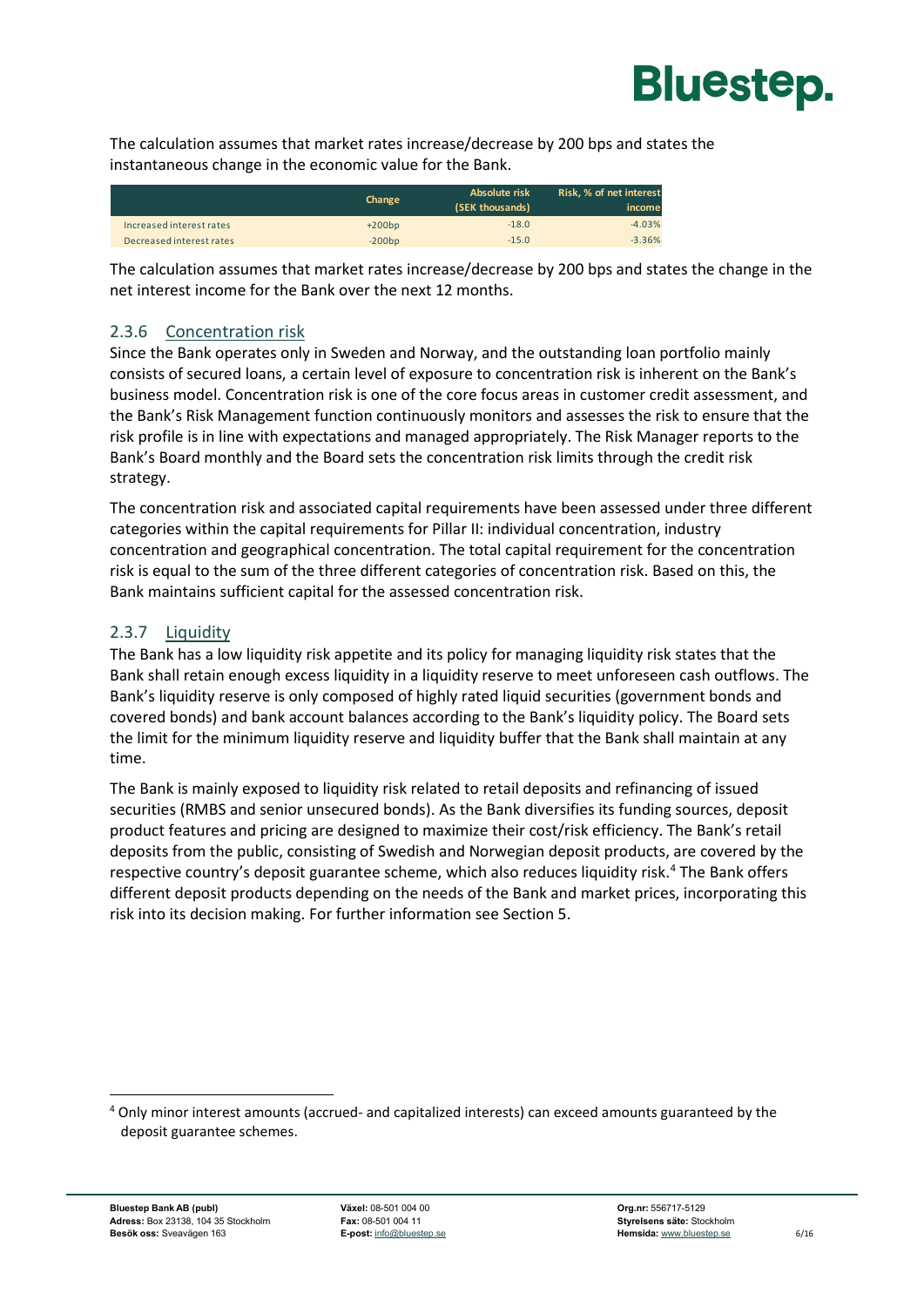### <span id="page-8-1"></span><span id="page-8-0"></span>**3 Risk governance and management**

#### **3.1 Corporate governance structure**

#### The Board*[5](#page-8-2)*

BBAB has a traditional corporate governance structure with shareholders appointing the Board, the Board in turn appointing a Chief Executive Officer (**CEO**), supplemented with internal and external auditors. The overall responsibility of the Board cannot be delegated; however, certain board committees (the ARCCO) monitor, prepare and evaluate issues in its respective areas for decision by the Board. The ultimate responsibility for the Bank's risk organisation and for the maintenance of good internal control lies with the Board.

The Board members are selected on the basis of skills and experience relevant to an organisation of the Bank's size, complexity and business activities. Due attention is paid to the need to ensure a diverse composition of Board members in order to ensure the Board is capable of making objective judgements and providing effective challenge regarding the running of the business.

#### CEO

The CEO has the overall responsibility for managing all of BBAB's risks in accordance with Policies and Instructions adopted by the Board. The CEO shall ensure that the organisation and working methods are appropriate and that the business complies with external and internal rules. The CEO also has a special responsibility to present material information concerning BBAB's risks to the Board; however, there are also independent functions for Risk Control and Compliance that report directly to the Board on a monthly basis.

#### Risk Manager

The Board appoints the Risk Manager as the function responsible for identification, assessment, management, and reporting of risks arising within operations across all businesses and risk types within the organization. The Risk Manager reports to both the Board and the CEO.



Figure 3.1 Risk management governance structure of BBAB

<span id="page-8-2"></span> <sup>5</sup> The Board constitutes BBAB's "management body" in the meaning of Article 3.1 (8) CRD IV.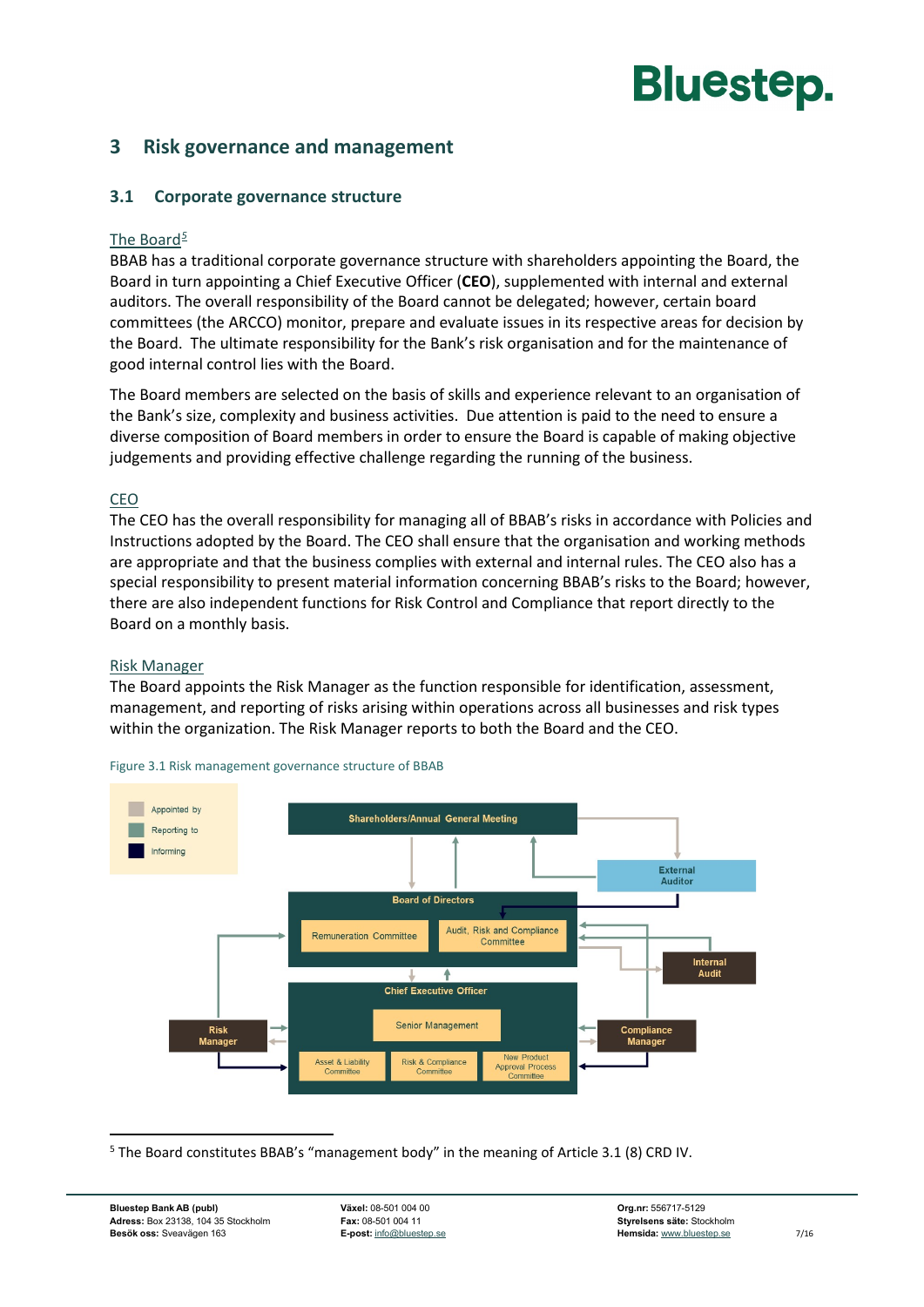

#### <span id="page-9-0"></span>**3.2 Risk governance framework**

The risk governance framework within BBAB follows the three lines of defense approach. Under this approach:

- 1. The first line of defense relies on the business units (and departments). They have the primary responsibility for the day-to-day risk management.
- 2. The second line of defense, represented by Risk and Compliance, assisting in determining risk capacity, risk appetite allocation, strategies, policies and structures for managing risks. They also provide oversight, support, monitoring and reporting, and training.
- 3. The third line of defense, supported by internal audit. They provide independent and objective assurance on the overall effectiveness of the risk governance framework. BBAB has appointed KPMG to manage the Bank's internal audit function.



#### Figure 3.2 Risk governance framework

#### <span id="page-9-1"></span>**3.3 Risk management framework**

The nature of the business requires it to identify, measure, aggregate and manage its risk effectively, and allocate capital appropriately. Risk and capital are managed via a framework of principles, organizational structures and measurement and monitoring processes that are closely aligned with the activities of the business:

- The Board and the CEO provide overall risk and capital management supervision;
- The ARCCO assists the Board in risk management, compliance and audit areas;
- Three committees, the Asset and Liability Committee ("**ALCO**") and the Risk and Compliance Committee ("**RiCO**") support the CEO in risk and balance sheet management while the New Process Approval Process Committee ("**NPAP**") supports the business in the management of new or changed products and processes (including material organisational changes);
- The three-line defense model ensures business management, risk management oversight and assurance roles are played by functions independent of one another;
- Risk strategy and risk appetite are defined based on strategic plans in order to align risk, capital, and performance targets;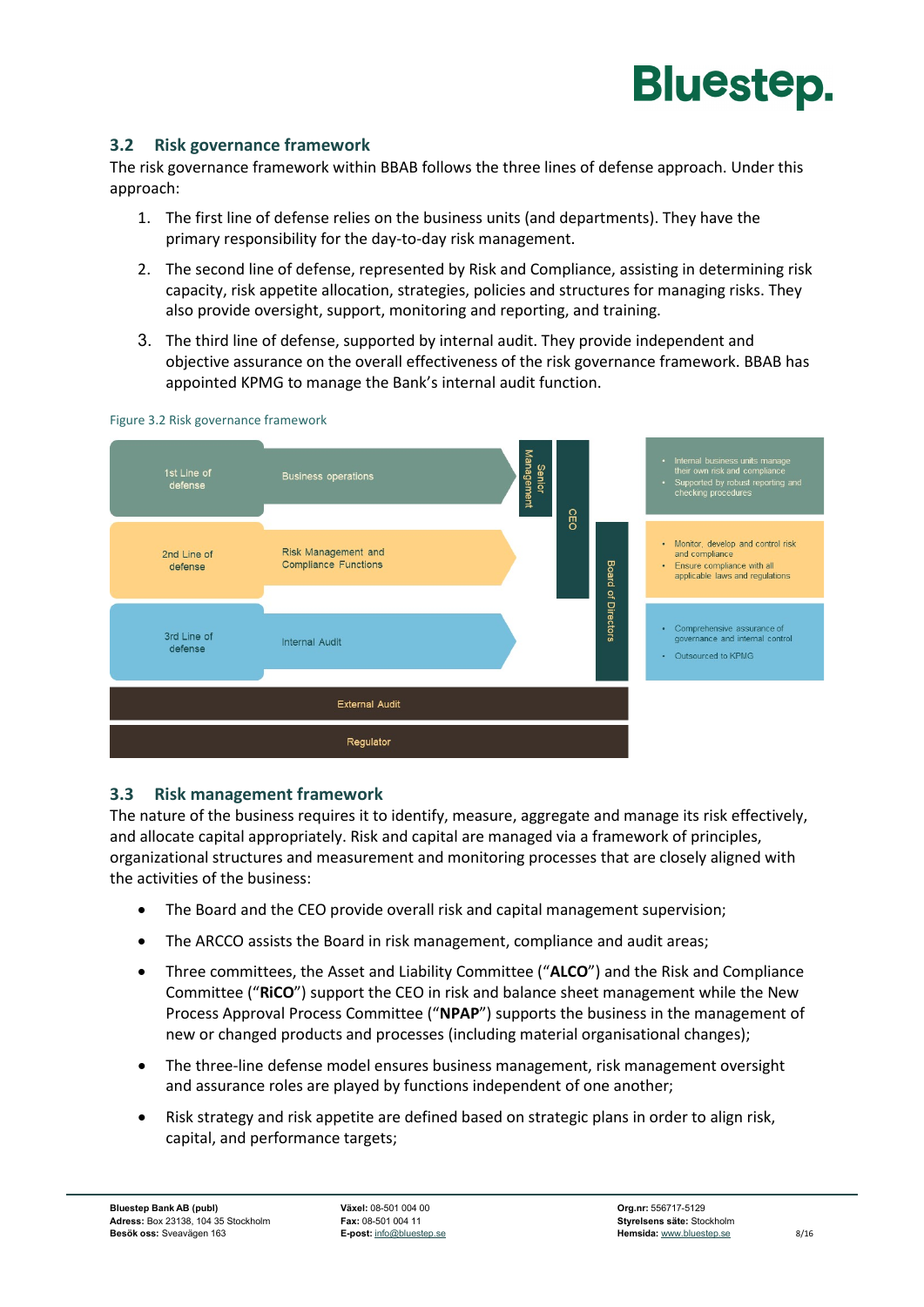

- All major risks are managed via risk management processes, including: credit risk, market risk, operational risk, liquidity risk, and interest rate risk;
- Other risks as business risk, strategic risk and reputational risk are assessed and quantified during the ICLAAP process
- Where applicable, modelling and measurement approaches for quantifying risk and capital demand are implemented across the major risk classes; and,
- Effective processes and policies are a critical component of BBAB's risk management capability.

#### <span id="page-10-0"></span>**3.4 Roles of risk committees**

#### ARCCO

Assists the Board in its oversight of:

- 1. the integrity of the Company's financial statements and the financial reporting process, including the system of disclosure controls,
- 2. the Company's compliance with legal and regulatory requirements,
- 3. the performance of the Company's internal and external audit functions,
- 4. the effectiveness of the Company's systems of internal controls and policies and procedures for risk assessment and risk management,
- 5. the effectiveness of the Company's procedures for risk assessment and risk management of material credit, market, interest rate, liquidity, operational, legal and compliance, and other material risks, and the adequacy of capital available to absorb such risks, and
- 6. the review and approvals of certain policies delegated by the Board.

During 2018, the ARCCO met on six (6) occasions.

#### ALCO

Assists the business in the management of balance-sheet related risks. These risks are mainly interest rate risk, liquidity risk, FX risk and credit risk. The ALCO is chaired by the Chief Financial Officer. During 2018, the ALCO met on eleven (11) occasions.

#### RiCO

Aims to improve and promote a strong risk management culture, processes and controls within BlueStep by assisting the business in the management of operational and compliance risks. RiCO is chaired by the Risk Manager. During 2018, the RiCO met on twelve (12) occasions.

#### NPAP

Provides the Company with a uniform procedure for the consideration and evaluation of new or changed products and processes (including material organisational changes). NPAP is chaired by the Compliance Manager. During 2018, the NPAP was part of the RiCO meetings until August when it was separated. All together the NPAP met on eleven (11) occasions.

#### <span id="page-10-1"></span>**3.5 Risk reporting and measurement systems**

The Bank has centralized risk data and systems supporting regulatory reporting, as well as internal management reporting for its main risks. The risk infrastructure provides the basis for tailor-made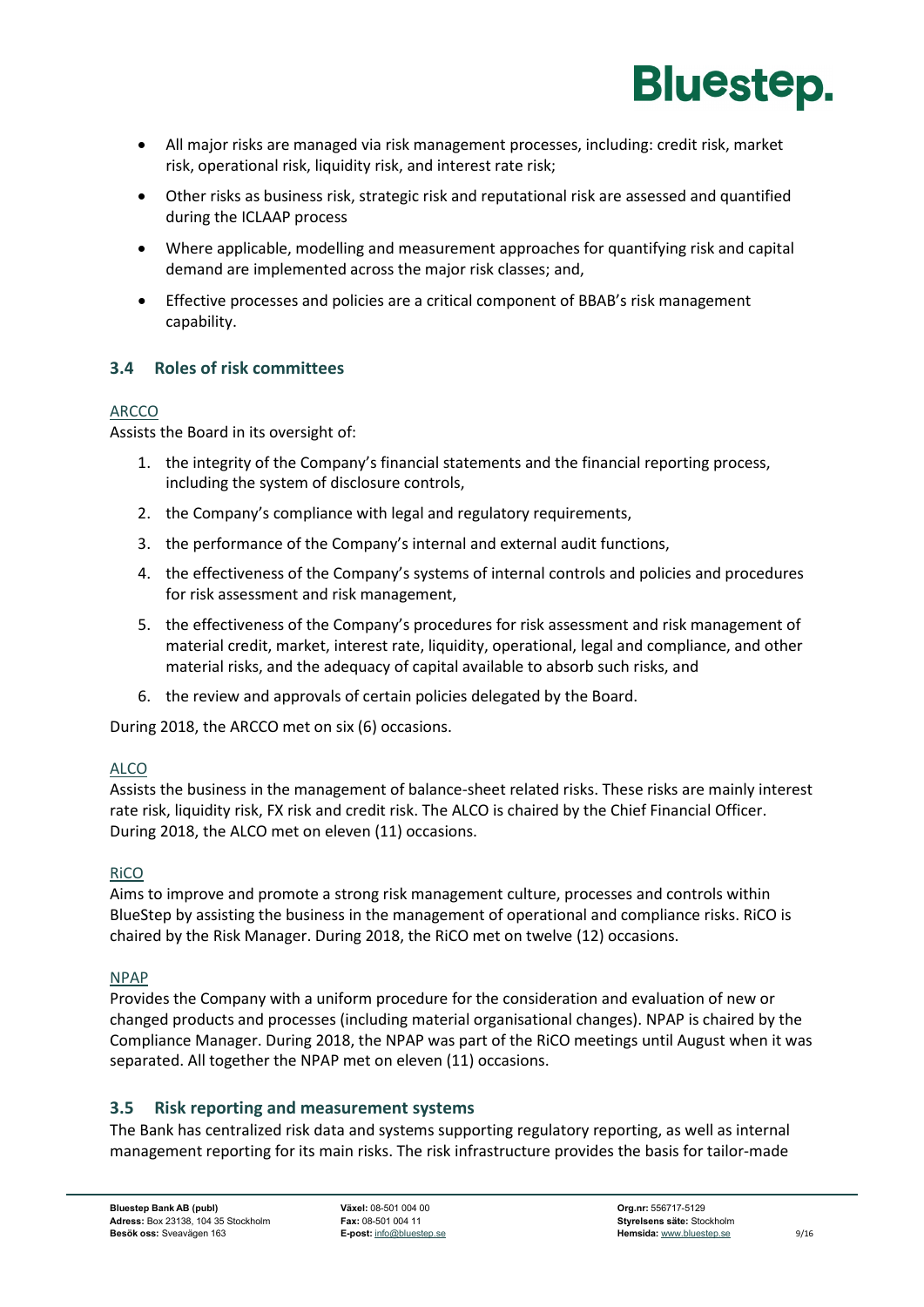

reporting on risk positions and capital adequacy on a regular and ad-hoc basis. Both Finance and Treasury, as first line, and Risk, as second line, assume responsibility for measurement, analysis and reporting of risk while ensuring sufficient quality and integrity of risk-related data.

The main risk report is the so-called 'Monthly Risk Report' which comprises an overview of the current risk, capital and liquidity situation of the Financial Group incorporating information on regulatory capital and economic capital adequacy. It is presented to the Board and ARCCO by the Risk Manager on a quarterly basis and to the ALCO every month.

In addition to the internal reporting, the Bank files all regulatory reports to the supervisory authorities.

#### <span id="page-11-0"></span>**3.6 Relevant policies and instructions**

The Bank maintains documented policies and instructions covering all material categories of risk the Bank is exposed to. All policies and instructions are approved by the Board or, if authorised, the ARCCO and are subject to review at least annually. Key policies include:

#### Risk Policy

The Bank's overarching Risk Policy is approved by the Board and ensures that risk taking decisions are made in an objective, documented, and transparent way; based on the Bank's risk appetite and strategy. The policy is not seeking to eliminate risk-taking behaviour or capital loss, but to ensure that they are controlled and managed within the risk appetite limits, and losses communicated at the right forum, in a prompt manner, which can be traced back to the original capital allocation decision. Additionally, better knowledge of the risk and loss drivers will allow the Bank to improve its overall risk management and business returns for each business line.

The Risk Policy oversees all other policies risk related, as well as the ICLAAP methodology policy, which guidelines the process to be followed during the ICLAAP itself.

#### Risk Management Policy

The Bank's Risk Management Policy sets the guidelines for the risk management framework. This policy establishes the Board's appointment of the Risk Manager and its mandates, consisting mainly on implementing the Risk Policy.

#### Credit Instructions and Collections Mandates

These instructions document and define the risk appetite and are the principal means by which lending and collection activities in Sweden and Norway are controlled form a credit risk perspective. Prudent client selection is achieved through the Bank's Credit departments who act as a first line of defence. Active management is also achieved through the Collection departments (collection policies). Finally, performance of the mortgage books is continuously monitored, and risk drivers analysed, allowing for a better understanding of the underlying risk.

#### Foreign Exchange Rate Risk Policy

The Foreign Exchange Rate Policy approved by the Board provides internal guidance on how exchange rate risks should be managed. The Bank has no trading book thus market risk exposures arise only through non-SEK positions in the banking book (NOK mortgages and EUR RMBS funding).

The Foreign Exchange Rate Policy defines the criteria and the necessary hedging to manage the exposures, sets out the method for calculating FX exposures (in line with CRR) and specifies limits for BBAB's exchange rate risks in terms of capital for individual currencies and total exposure.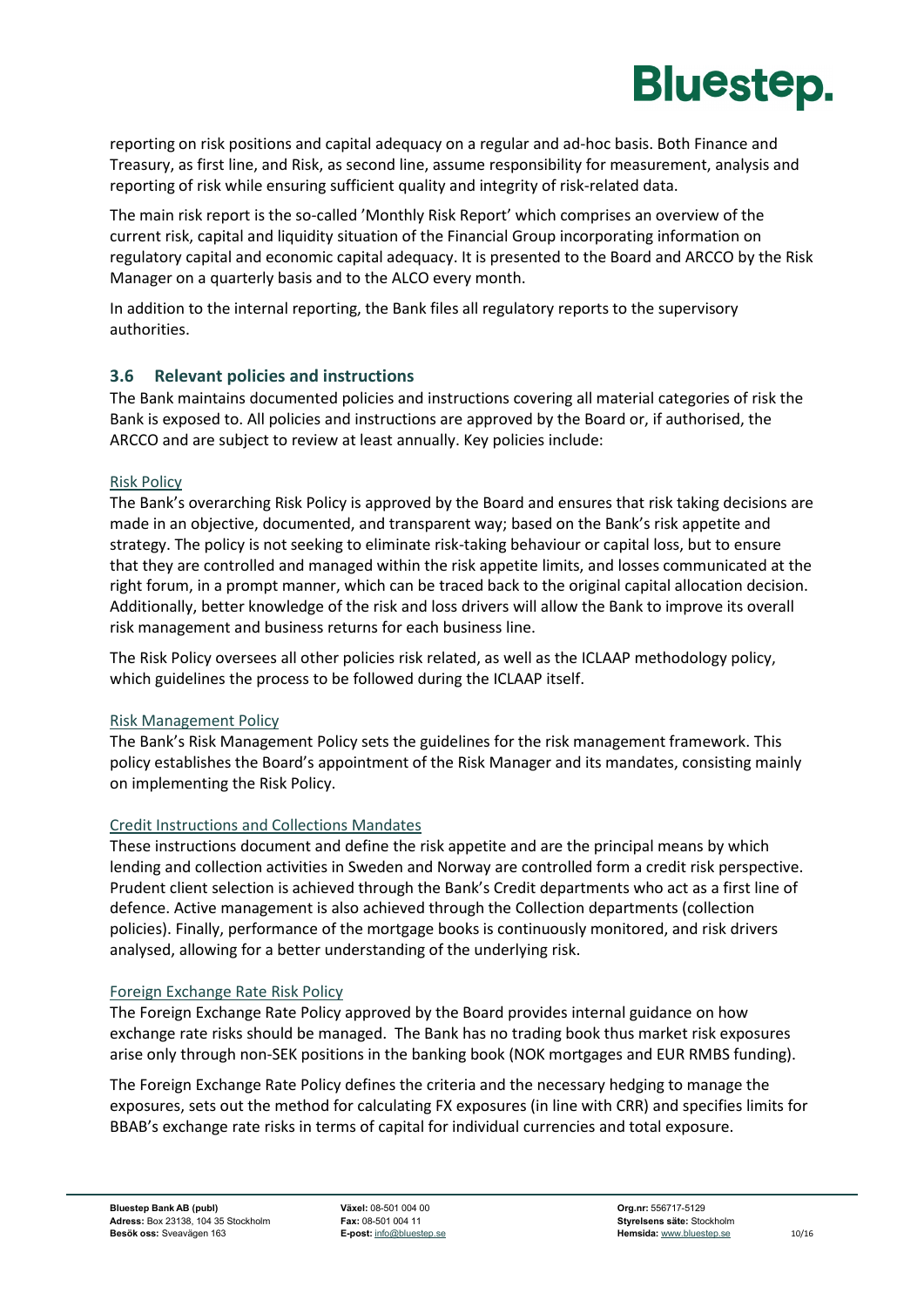

#### Interest Rate Risk Management Policy

The Interest Rate Risk Management Policy approved by the Board sets the guidelines in order to manage interest rate risk in the banking book. The policy follows relevant guidelines from the SFSA and establishes the exposure limits. The Bank actively manages its interest rate exposure in order to be compliant with the policy.

#### Liquidity Risk Policy

The Banks Liquidity Risk Policy approved by the Board provides guidance on liquidity risk management regarding the Company's funding strategy, its risk appetite, stress tests, investments criteria for liquidity reserve and funding contingency plan.

#### Operational Risk Policy and Instruction

The Bank's Operational Risk Policy and Instruction approved by the Board establishes the approach to manage operational risks within risk appetite limits defined by the Board of the Bank. In line with the Risk policy, this policy does not seek to eliminate risk-taking behavior or capital loss, but to ensure that they are controlled and managed with losses communicated at the right forum, in a prompt manner, and can be traced back to the original capital allocation decision.

#### Capital Policy

The Bank's Capital Policy defines the principles and guidelines used by the Bank for capital planning, capital issuance, capital composition and distribution of dividends. The ultimate goal of the policy is to secure the Bank's ability to continue its operations and, thereby, generating returns and benefits for shareholders and other stakeholders.

#### Recovery Policy

The Recovery Plan Policy approved by the Board defines the procedures to ensure the promptly implementation of recovery actions as well as recovery options. The Recovery Plan contemplates a range of scenarios of macroeconomic and financial stress relevant to the Bank. Recovery plan indicators are monitored and presented in the monthly risk report.

#### Business Continuity Plans

The Business Continuity Plans ("**BCP**") detail how the Bank, its branch BBNB and its subsidiary BSAB, would continue to operate in the event of a material short or long-term loss or limitation on resources required to operate the business until it is in a position to return to business-as-usual (e.g. in the event of fires, floods, IT-related breakdowns or similar emergencies). The BCPs cover both the contingency and continuity plans. These plans are supplemented with disaster recovery plans for all defined material processes within the business and are included in the Disaster Recovery Plan Instructions approved by the CEO.

### <span id="page-12-0"></span>**4 Capital adequacy position**

This section summarises the own funds and liquidity situation of the Financial Group, as well as information the main approaches, requirements and conclusions reported to the SFSA as part of the quarterly COREP reporting and the annual ICLAAP.

#### <span id="page-12-1"></span>**4.1 Own funds and capital adequacy per 31 December 2018**

Own funds and its composition as of the end of December 2018 and December 2017 are shown in [Table](#page-13-1) 4.1.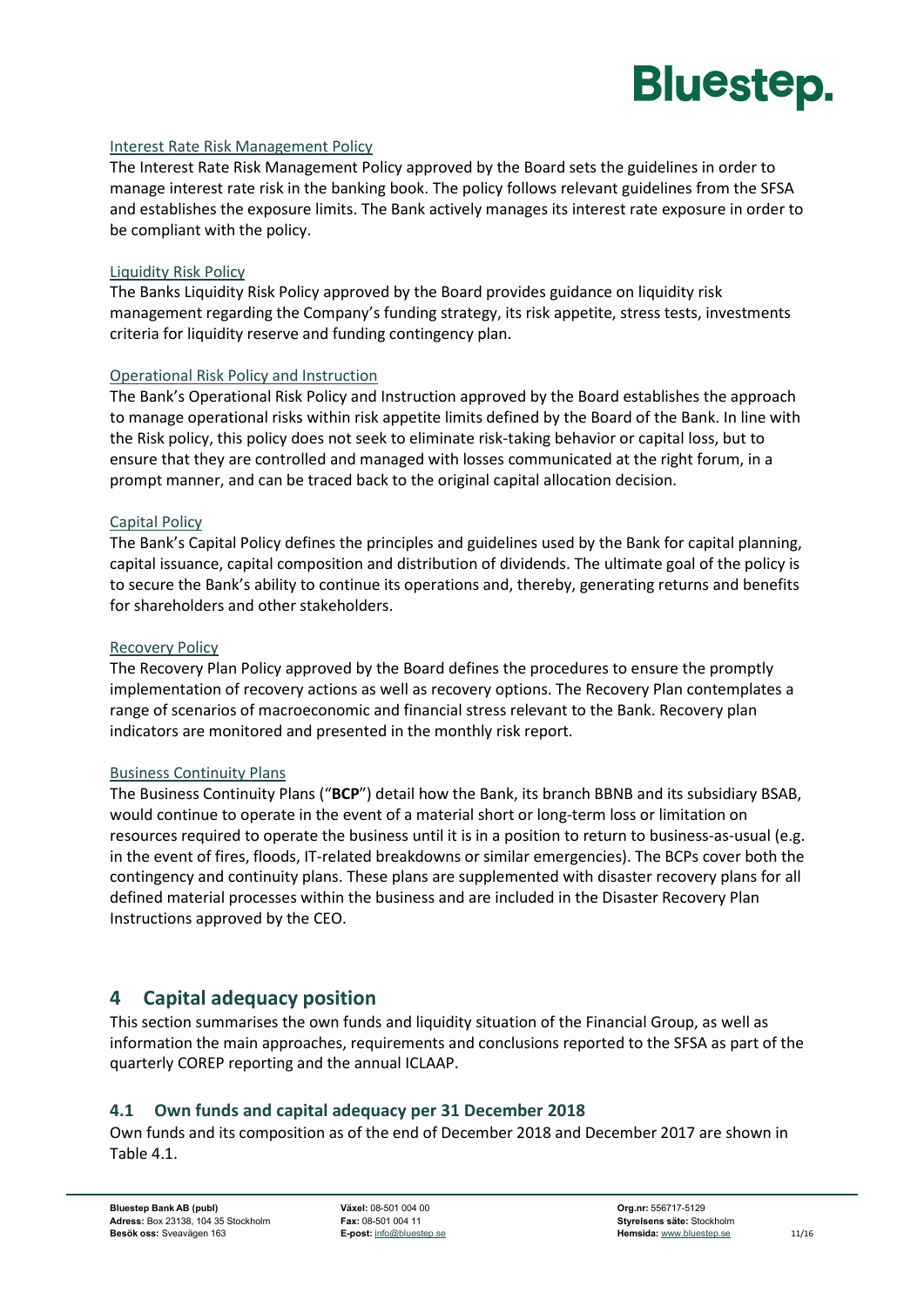#### <span id="page-13-1"></span>Table 4.1 Own funds at Financial Group level

| Own Funds (all amounts in thousand SEK, except %)                                | <b>Amount at</b><br>31-Dec-2018 | Amount at<br>31-Dec-2017 |  |  |
|----------------------------------------------------------------------------------|---------------------------------|--------------------------|--|--|
| Common Equity Tier 1 (CET1) capital: instruments and reserves                    |                                 |                          |  |  |
| Capital instruments and the related share premium accounts                       | 4,477,416                       | 4,286,573                |  |  |
| of which: instrument type 1                                                      | 4,477,416                       | 4,286,573                |  |  |
| Retained earnings                                                                | $-4,069$                        |                          |  |  |
| Independently reviewed interim profits net of any foreseeable charge or dividend | 148,904                         | 9,724                    |  |  |
| Common Equity Tier 1 (CET 1) capital before regulatory adjustments               | 4,622,251                       | 4,296,297                |  |  |
| <b>CET1 capital: regulatory adjustments</b>                                      |                                 |                          |  |  |
| Intangible assets (net of related tax liability) (-)                             | $-3,319,201$                    | $-3,232,471$             |  |  |
| Total regulatory adjustments to CET1                                             | $-3,319,201$                    | $-3,232,471$             |  |  |
| <b>CET1 capital</b>                                                              | 1,303,050                       | 1,063,826                |  |  |
| <b>Additional Tier 1 (AT1) capital: instruments</b>                              |                                 |                          |  |  |
| AT 1 capital before regulatory adjustments                                       |                                 |                          |  |  |
| AT1 capital: regulatory adjustments                                              |                                 |                          |  |  |
| Total regulatory adjustments to AT1 capital                                      |                                 |                          |  |  |
| AT1 capital                                                                      |                                 |                          |  |  |
| Tier 1 capital $(T1 = CET1 + AT1)$                                               | 1,303,050                       | 1,063,826                |  |  |
| Tier 2 (T2) capital: instruments and provisions                                  |                                 |                          |  |  |
| T2 capital before regulatory adjustments                                         |                                 |                          |  |  |
| T2 capital: regulatory adjustments                                               |                                 |                          |  |  |
| Total regulatory adjustments to T2 capital                                       |                                 |                          |  |  |
| <b>Tier 2 capital</b>                                                            |                                 |                          |  |  |
| Total capital $(TC = T1 + T2)$                                                   | 1,303,050                       | 1,063,826                |  |  |
| <b>Total risk weighted assets</b>                                                | 7,466,357                       | 7,083,786                |  |  |
| <b>Capital ratios and buffers</b>                                                |                                 |                          |  |  |
| CET1 (as a % of total risk exposure amount)                                      | 17.45%                          | 15.02%                   |  |  |
| T1 (as a % of total risk exposure amount)                                        | 17.45%                          | 15.02%                   |  |  |
| TC (as a % of total risk exposure amount)                                        | 17.45%                          | 15.02%                   |  |  |
| Institution specific buffer requirement                                          | 4.50%                           | 4.50%                    |  |  |
| of which: capital conservation buffer requirement                                | 2.50%                           | 2.50%                    |  |  |
| of which: countercyclical buffer requirement                                     | 2.00%                           | 2.00%                    |  |  |
| of which: systemic buffer requirement                                            |                                 |                          |  |  |
| of which: G-SII or O-SII buffer                                                  |                                 |                          |  |  |
| CET1 available to meet buffers (as a % of risk exposure amount)                  | 9.45%                           | 7.02%                    |  |  |

### <span id="page-13-0"></span>**4.2 Capital requirements as per 31 December 2018**

The Financial Group's total capital requirements consists of three elements:

#### 4.2.1 Pillar I minimum capital requirement

Calculation of the minimum capital requirement according to Pillar I is performed in accordance with the SFSA's regulations and general guidelines on prudential requirements and capital buffers.

- 1. BBAB uses the standardised approach in calculating the credit risk. Credit risk is calculated on all asset items.
- 2. The capital requirement for foreign exchange risks cover all items on the balance sheet and translated to Swedish kronor at the exchange rate in effect on the balance sheet date. The capital requirement amounts to 8% of the total net position for the majority of the exposures; for closely correlated currencies a lower capital requirement of 4% applies.
- 3. The capital requirement for operational risks is calculated using the standardised approach, in which all business lines within the Company have been designated as retail business whereby the capital requirement is 12% of the average net operating income for the last three fiscal years.
- 4. Capital requirements for CVA are calculated using the standardised approach and relate to positions in OTC derivatives.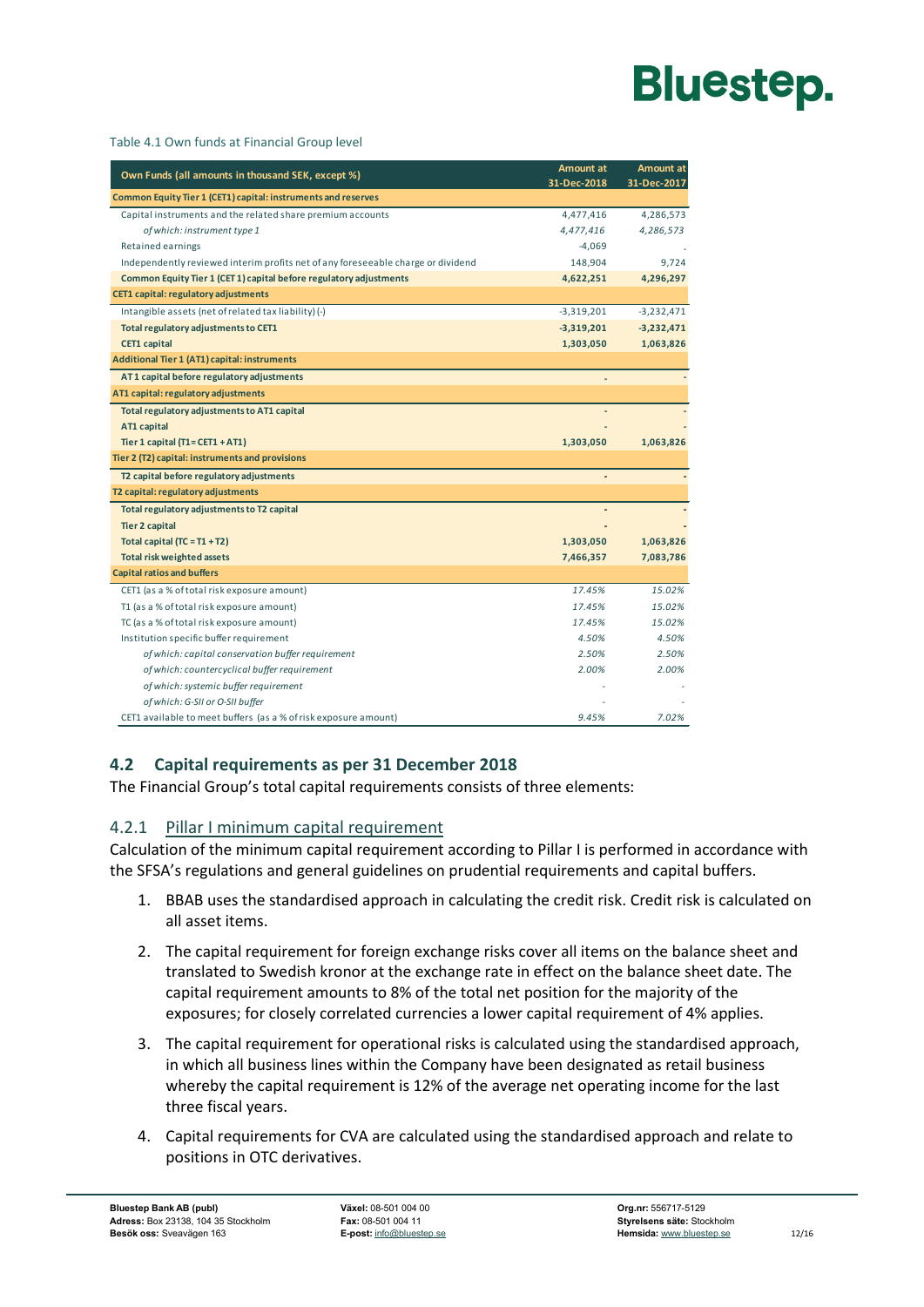

### 4.2.2 Additional requirements under Pillar II

In addition to the statutory minimum capital requirement, credit institutions are expected to make their own assessments of their risks and capital requirements, the ICLAAP under Pillar II. Within the ICLAAP, BBAB performs stress tests to analyse the capital requirement for risks that are not included in the calculation of Pillar I requirements. Based on the outcome of the stress tests, an analysis is made of the institution's total capital requirements and a plan to maintain the capital level. Pillar II requirements will always be beyond Pillar I requirements and together they constitute the Bank's minimum capital requirement.

The SFSA reviews and evaluates risk management and performs controls to ensure that sufficient capital is held for the significant risks that BBAB is exposed to due to its annual supervisory review and evaluation process ("**SREP**").

#### 4.2.3 Combined buffer requirement

In addition to the capital requirements under Pillar I and Pillar II, all institutions covered by the CRR/CRD IV need to hold extra capital in form of a capital buffer. The purpose of this buffer is to serve as a cushion to absorb losses in periods of financial stress. The calculation is performed according to the capital buffers act (2014:966), implementing the capital buffers act (2014:967) and the SFSA's regulations and general guidelines regarding prudential requirements and capital buffers (FFFS 2014:12). The combined buffer requirement shall be met with CET1. If the buffer requirement is not fulfilled restrictions apply on payment of dividends and bonuses.

The combined buffer requirement refers to total CET1 capital required to meet the requirement for the capital conservation buffer ("**CCB**") extended by the following, as applicable:

- a) an institution-specific countercyclical capital buffer ("**CCyCB**");
- b) a G-SII buffer, not applicable to Bluestep;
- c) an O-SII buffer, not applicable to Bluestep; and,
- d) a systemic risk buffer, not applicable to Bluestep.

As of the end of December of 2018, Bluestep had relevant credit exposures in Sweden and Norway, and the CCyCB factors applied in both jurisdictions were 2% of total risk exposures amounts. [Table](#page-14-0)  [4.2](#page-14-0) shows the combined buffer requirement at Financial Group level.

#### <span id="page-14-0"></span>Table 4.2 Combined buffers requirement at Financial Group level

| Capital buffers requirement (all amounts in thousand SEK)                                              |         |
|--------------------------------------------------------------------------------------------------------|---------|
| <b>Combined buffer requirement</b>                                                                     | 335,986 |
| Capital conservation buffer                                                                            | 186,659 |
| Conservation buffer due to macro-prudential or systemic risk identified at the level of a Member State | N/A     |
| Institution specific countercyclical capital buffer                                                    | 149,327 |
| Systemic risk Sum of long and short positions of trading book exposures for standardised approaches    | N/A     |
| Global Syster Value of trading book exposures for internal models                                      | N/A     |
| Other Systemically Important Institution buffer                                                        | N/A     |

#### 4.2.4 Combined capital requirements

As a result of applying the methods described in the CRR, the risk weighted exposures amounts ("**REAs**") are those shown in [Table 4.3.](#page-15-0) Capital requirements resulting from these REAs and Pillar 2 needs are shown in [Table 4.4.](#page-15-1)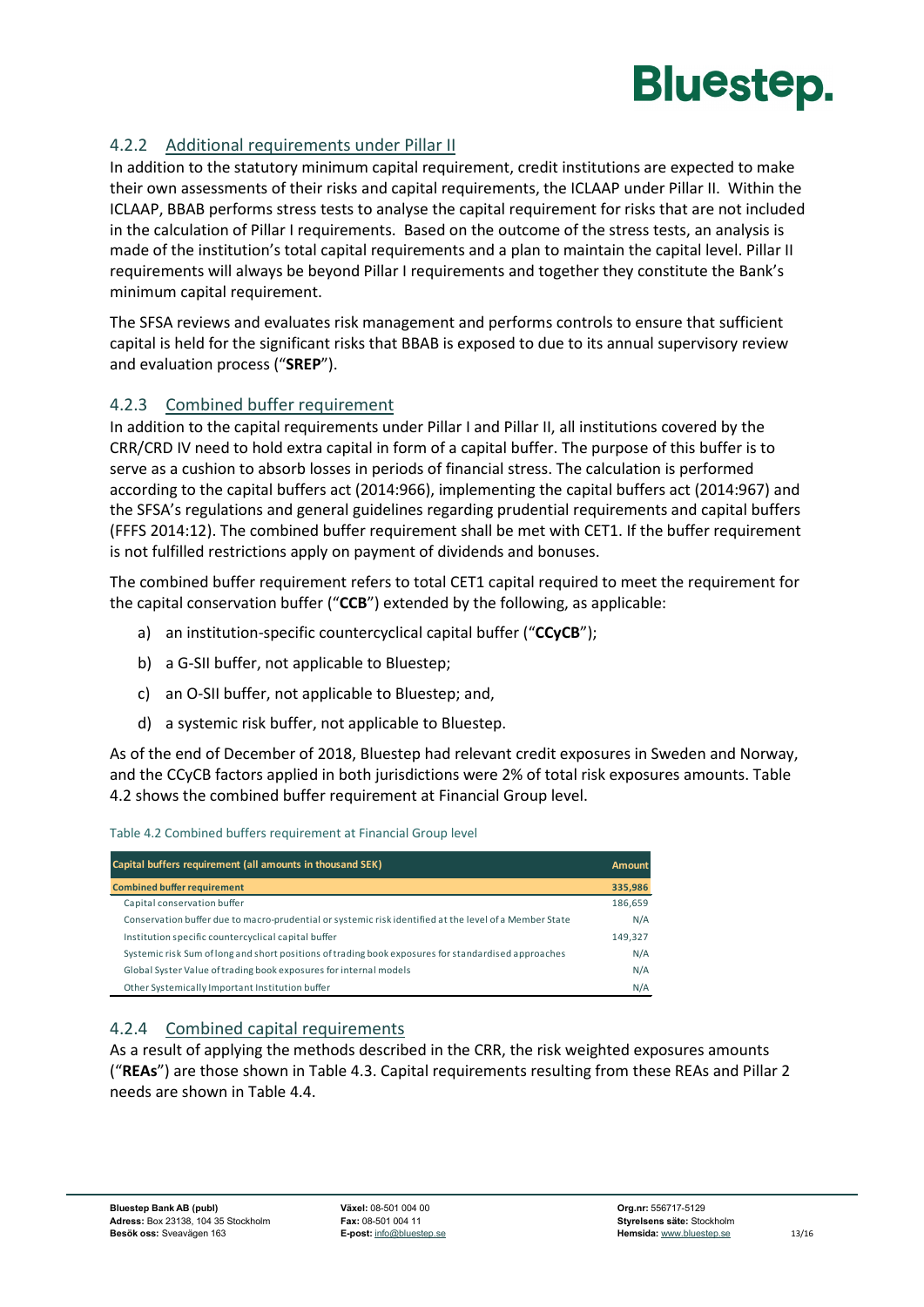

#### <span id="page-15-0"></span>Table 4.3 Risk weighted exposure amounts for the Financial Group

| Risk Weighted Exposure Amount (all amounts in thousand SEK)                       | <b>Exposure Amounts</b><br>at 31-Dec-2018 | <b>Exposure Amounts at</b><br>31-Dec-2017 |
|-----------------------------------------------------------------------------------|-------------------------------------------|-------------------------------------------|
| <b>TOTAL RISK EXPOSURE AMOUNT</b>                                                 | 7,466,357                                 | 7,083,786                                 |
| RISK WEIGHTED EXPOSURE AMOUNTS FOR CREDIT, COUNTERPARTY CREDIT AND DILUTION RISKS |                                           |                                           |
| <b>AND FREE DELIVERIES</b>                                                        | 6,266,447                                 | 5,926,375                                 |
| Standardised Approach (SA)                                                        | 6,266,447                                 | 5,926,375                                 |
| SA exposure classes excluding securitisation positions                            | 6.266.447                                 | 5,926,375                                 |
| Institutions                                                                      | 459,049                                   | 435,761                                   |
| Corporates                                                                        |                                           |                                           |
| Retail                                                                            | 748,765                                   | 796,391                                   |
| Secured by mortgages on immovable property                                        | 4,730,365                                 | 4,417,086                                 |
| Exposures in default                                                              | 236,054                                   | 188,814                                   |
| Covered bonds                                                                     | 52,672                                    | 49,448                                    |
| Claims on institutions and corporates with a short-term credit assessment         |                                           |                                           |
| Other items                                                                       | 39,541                                    | 38,875                                    |
| Securitisation positions SA                                                       |                                           |                                           |
| TOTAL RISK EXPOSURE AMOUNT FOR POSITION, FOREIGN EXCHANGE AND COMMODITIES RISKS   | 157,784                                   | 104,328                                   |
| Risk exposure amount for position, foreign exchange and commodities risks under   |                                           |                                           |
| standardised approaches (SA)                                                      | 157,784                                   | 104,328                                   |
| Foreign Exchange                                                                  | 157,784                                   | 104,328                                   |
| TOTAL RISK EXPOSURE AMOUNT FOR OPERATIONAL RISK (OpR)                             | 880,826                                   | 773,948                                   |
| OpR Standardised (STA) / Alternative Standardised (ASA) approaches                | 880,826                                   | 773,948                                   |
| TOTAL RISK EXPOSURE AMOUNT FOR CREDIT VALUATION ADJUSTMENT                        | 161,301                                   | 279,136                                   |
| Standardised method                                                               | 161,301                                   | 279,136                                   |

#### <span id="page-15-1"></span>Table 4.4 Capital needs including Pillar 2 risks for the Financial Group

|              |                                                                    | Total capital needs ('000 SEK) |
|--------------|--------------------------------------------------------------------|--------------------------------|
|              | Credit risk and counterparty risk                                  | 582,452                        |
|              | - which concentration risk                                         | 68,232                         |
|              | -including risks associated with exposure to the Swedish mortgages | 232,982                        |
|              | - of which reciprocity in other countries' demands                 |                                |
|              | <b>Market risk</b>                                                 | 25,014                         |
|              | - including interest rate risk arising from non-trading book       | 12,391                         |
|              | <b>Operational risk</b>                                            | 70.466                         |
|              | <b>Pension risk</b>                                                |                                |
| Other        |                                                                    | 335,986                        |
|              | <b>Diversification effects</b>                                     |                                |
| <b>Total</b> |                                                                    | 1.013.918                      |

### 4.2.5 Leverage ratio

The leverage ratio is a key ratio that assesses the ability of BBAB to meets its financial obligations. [Table 4.5s](#page-15-2)hows information about the leverage ratio. BBAB shows a healthy leverage ratio level.

<span id="page-15-2"></span>Table 4.5 Leverage ratio calculation at Financial Group level

| Leverage ratio calculation (all amounts in thousand SEK) |                       |
|----------------------------------------------------------|-----------------------|
| <b>Exposure Values</b>                                   | <b>Amount / Ratio</b> |
| Total Leverage Ratio exposure                            | 14,757,045,677        |
| <b>Capital</b>                                           |                       |
| Tier 1 capital                                           | 1,303,049,787         |
| <b>Leverage Ratio</b>                                    |                       |
| Leverage Ratio                                           | 883%                  |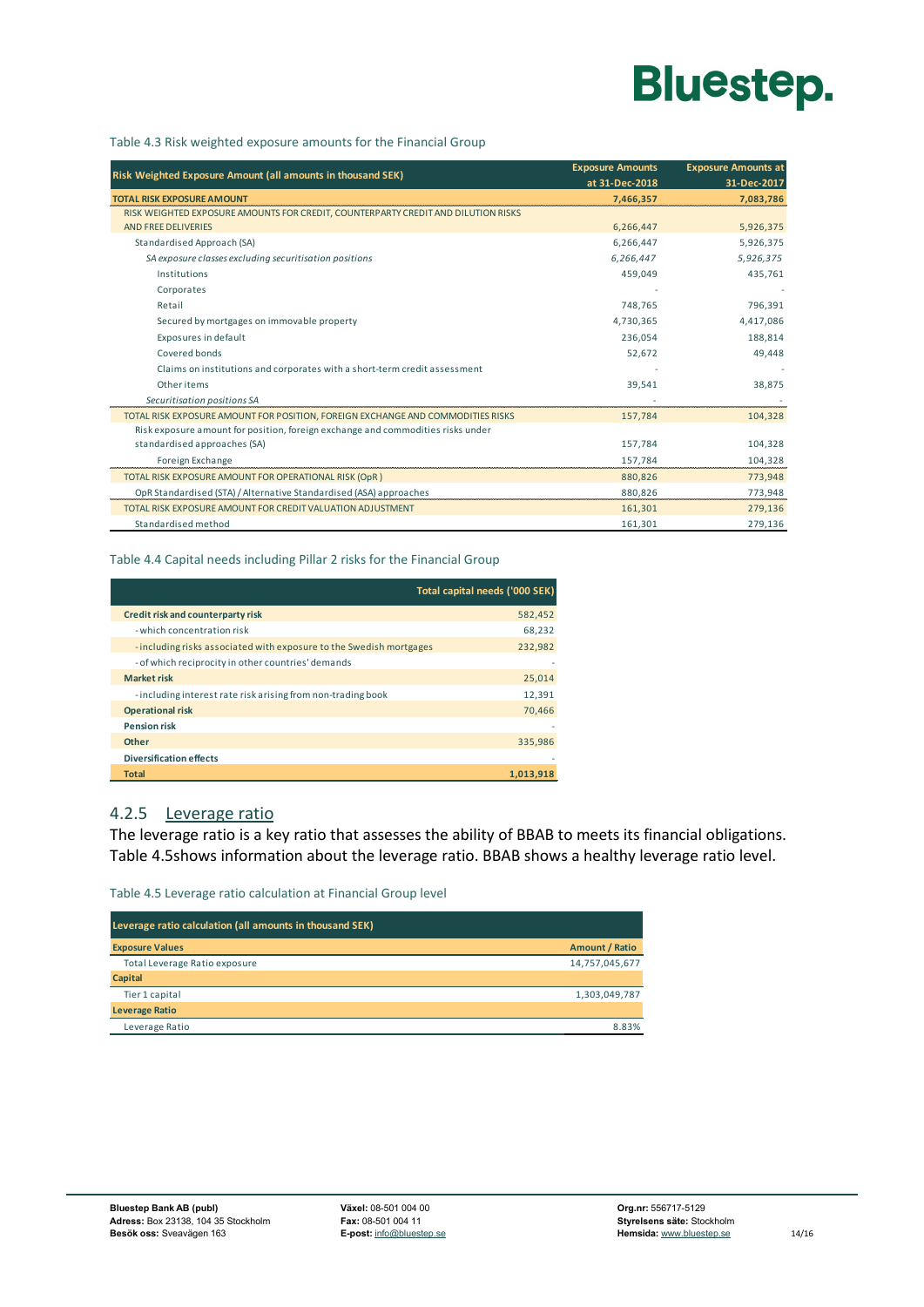

# <span id="page-16-1"></span><span id="page-16-0"></span>**5 Liquidity position**

#### **5.1 Liquidity risk management**

Liquidity risk is the risk of not being able to meet payment obligations on their due dates without the cost of obtaining the funds increasing considerably. The extent of the risk depends on the Financial Group's ability to rise necessary funding to meet its obligations.

The day to day handling of liquidity risk is managed through the Treasury function within BBAB. The BBAB Risk Manager acts as the central function for independent control of liquidity and reports to the Board and the CEO.

The liquidity risk appetite of the Financial Group shall be low, and it will retain material amounts of excess liquidity in a liquidity reserve. The liquidity reserve will only be invested in highly rated and liquid investments according to the BBAB Liquidity Policy.

Measurement and reporting of liquidity risk are performed on a daily basis and reported to Senior Management. Liquidity risk is reported monthly to the Board. The reports show key figures on liquidity risk as liquidity reserve, liquidity coverage ratio ("**LCR**") and net stable funding ratio ("**NSFR**") among others. Furthermore, liquidity risk is measured under different scenarios, including stress scenarios.

#### <span id="page-16-2"></span>**5.2 Liquidity planning**

BBAB runs different scenarios in order to present and better understand liquidity risk. These scenarios include a base case scenario and four stress scenarios which assume that inflow from deposits ceases. The four stress scenarios apply different assumptions on withdrawal of instant access deposits.

The Liquidity Risk policy also includes a liquidity contingency funding plan in which available funding sources are analysed depending on the severity of the events that can drive the Company to a shortage of liquidity breaching the limits imposed in the liquidity indicators.

#### <span id="page-16-3"></span>**5.3 Liquidity metrics per 31 December 2018**

As of the end of December 2018, as shown i[n Table 5.1,](#page-16-4) the Financial Group had a LCR of 324%, above the minimum LCR requirement of 100% as established in the CRR for 2018.

| Liquidity Coverage Ratio ('000 SEK)               | <b>Dec-18</b> | <b>Dec-17</b> |
|---------------------------------------------------|---------------|---------------|
| <b>Liquidity Coverage Ratio</b>                   | 324%          | 268%          |
| High quality liquid assets                        | 673,152       | 578,584       |
| <b>Total Outflows</b>                             | 832.043       | 863,955       |
| Outflows from retail deposits                     | 831,406       | 762,079       |
| Other outflows                                    | 637           | 101,876       |
| Total inflows (Max 75% of total outflows)         | 624.032       | 647,966       |
| Inflows from retail customers, lending activities | 200.663       | 189,398       |
| Other inflows                                     | 1,520,989     | 1,773,830     |

<span id="page-16-4"></span>Table 5.1 Liquidity coverage ratio at Financial Group level